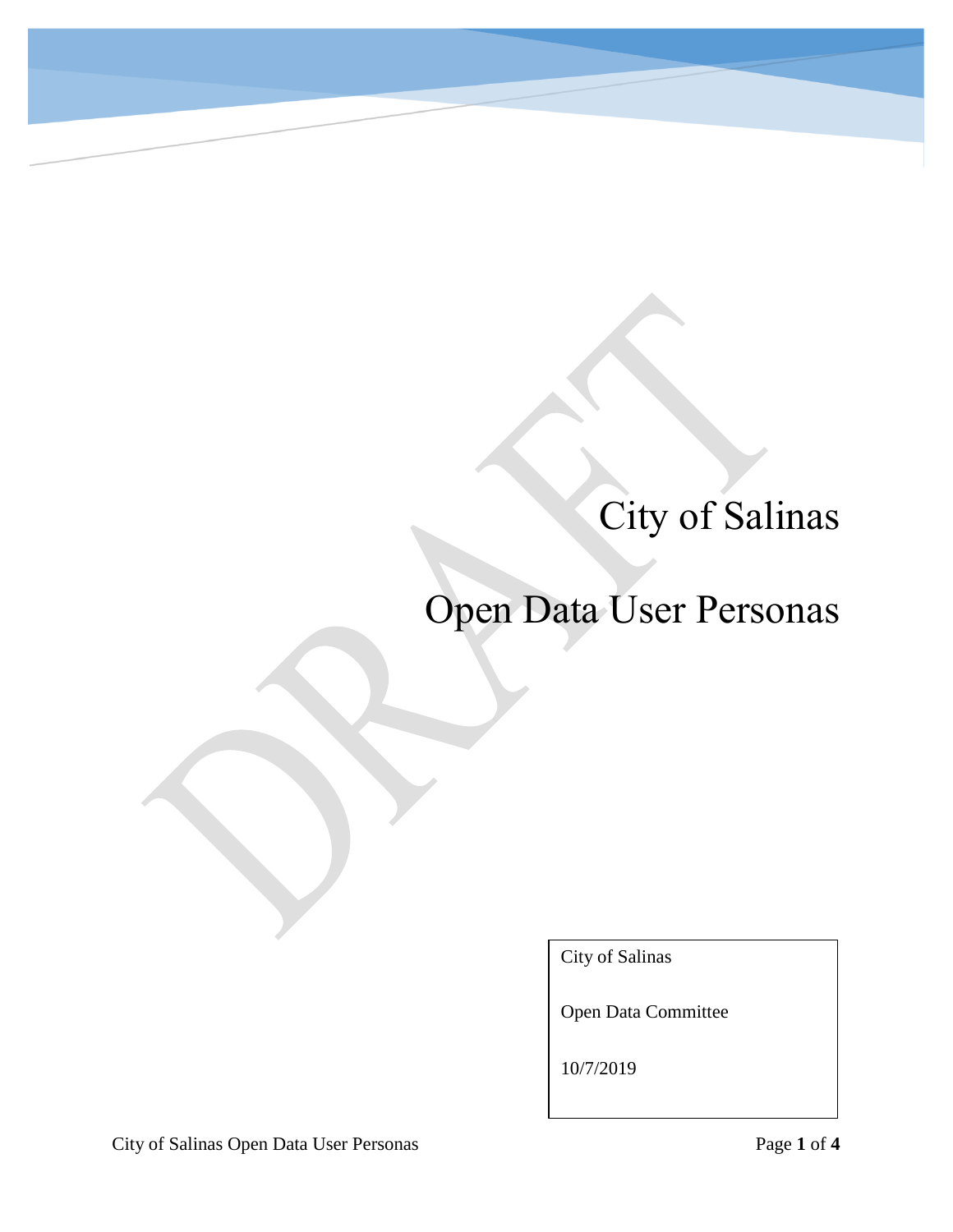## Users of Open Data

As publicly available information becomes more prevalent, different types of users and programming are beginning to emerge. City of Salinas staff conducted a number of study sessions and solicited user feedback to answer a few questions:

- What do potential users understand about open data?
- What are people's perceptions of Open Data resources?
- How do people access and use information to draw conclusions, make decisions, and solve problems?
- What does using open data look like?

A survey of open data personas and previous community surveys was also done. The results indicate it is difficult for a resident of a city to meaningfully engage with an open data portal without some sort of data analysis training. Therefore, an open data portal should be designed to engage with users that have varying levels of analytical expertise. User's technical expertise should also be considered during portal design.

## Naturally Occurring User Personas

To date, three naturally occurring user personas have surfaced: data viewer, data consumer, and tech entrepreneur. These were identified based on a review of user personas released by other agencies and cities from around the country and our study sessions. Over time, we anticipate an update or revision to the personas we have developed. Continuous outreach should be conducted to provide all residents with an opportunity for input to this process. The table on the next page provides an overview of the three naturally occurring user personas, including their potential job titles, expertise, and their potential use of open data.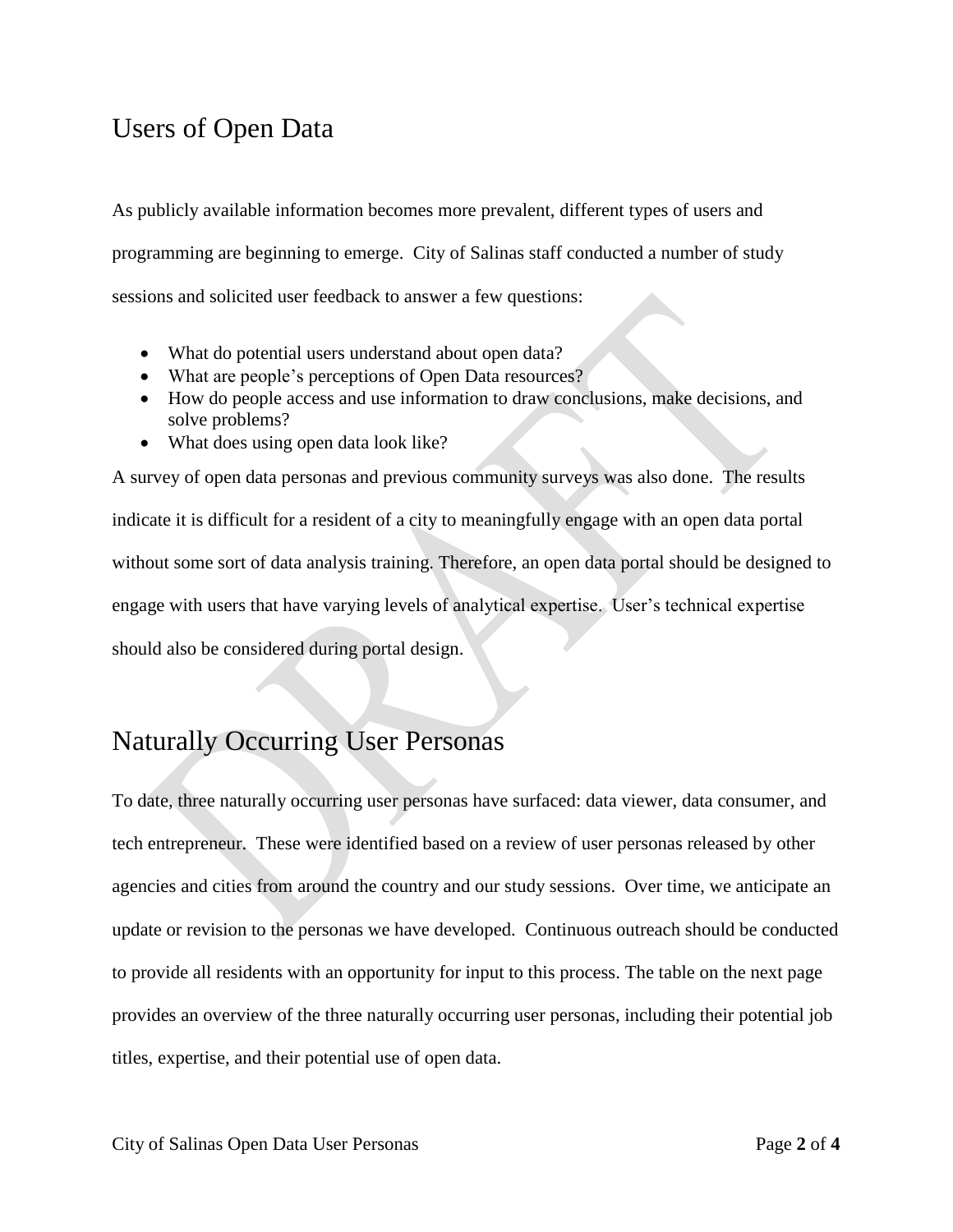| <b>User</b>             | <b>Data Viewer</b>                        | <b>Data Consumers</b>                           | <b>Tech Entrepreneurs</b>            |
|-------------------------|-------------------------------------------|-------------------------------------------------|--------------------------------------|
| <b>Broad Definition</b> | Seeker of information for specific use    | These users work for a public agency or         | Uses data in their professional life |
|                         |                                           | Nonprofit and either provide direct services or |                                      |
|                         |                                           | advocate for their communities                  |                                      |
| <b>Job Title (s)</b>    | Students, Entry level nonprofit or        | Nonprofit Employees, City Employees, Analyst,   | Software engineer, web developer,    |
|                         | government employees, general public      | policy advisor, planners, department head,      | UX designer, product manager         |
|                         |                                           | engineer. Can include job descriptions from     |                                      |
|                         |                                           | executive director to program manager           |                                      |
|                         |                                           |                                                 |                                      |
| <b>Training</b>         | Little to no training, but they can       | These users either have a degree that           | These users typically work in the    |
|                         | comprehend graphs, charts, or maps. The   | includes data analysis training or have         | private sector and might hold a      |
|                         | creation of customized visualization      | sought professional development                 | post-baccalaureate degree in         |
|                         | products is limited. Understanding of the | opportunities to learn the skills               | engineering, computer science,       |
|                         | data itself may be limited, as well.      | necessary to access open data systems. These    | information technology, or web       |
|                         |                                           | users tend to have a wide range of data skills. | development.                         |
|                         |                                           | Individuals who are more likely to use the      |                                      |
|                         |                                           | Open Data Portal have some level of             |                                      |
| <b>Skill Level</b>      | Novice to Intermediate                    | Novice to Intermediate                          | Intermediate to Advanced             |

City of Salinas Open Data User Personas Page **3** of **4**